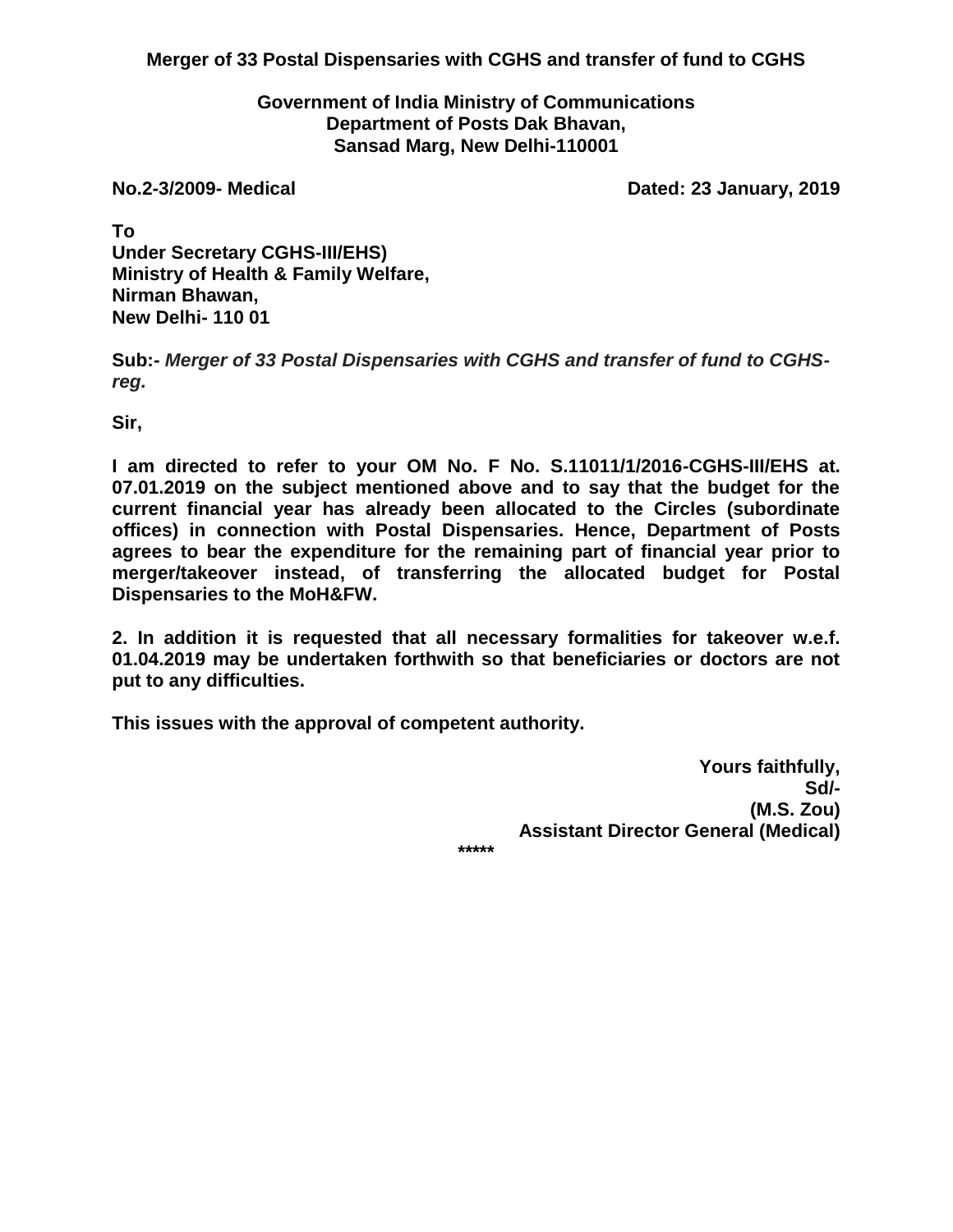### **Government of India Ministry of Health and Family Welfare Department of Health & Family Welfare Directorate General of CGHS Nirman Bhawan, New Delhi 110 011**

**No S.11011/01/2016/CGHS-III Dated the 25th Dated the 25th January, 2019**

### **OFFICE ORDER**

# **Subject: – Guidelines regarding Merger of 33 Postal dispensaries with CGHS**

**With reference to the above subject reference is invited to the Order no. S.11011/01//2016-CGHS-III-EHS dated 21.12.2018 vide which orders have been issued for takeover of 33 postal dispensaries by CGHS. In this regard a communication No 2-3/2009-Medical dated the 23rd January 2019 from Assistant Director (Medical) Department of Posts has been received vide which it was clarified that the budget for the current financial year has already been allocated to the Circles (subordinate offices)**

**in connection with Postal Dispensaries and hence, Department of Posts agrees to bear the expenditure for the remaining part of financial year prior to merger/takeover instead of transferring the allocated budget for Postal Dispensaries to the MoH&FW. It is also requested that all necessary formalities for takeover w.e.f. 01.04.2019 may be undertaken forthwith so that beneficiaries or doctors are not put to any difficulties. A copy of the communication is enclosed.**

**In view of the above, the undersigned is directed to state that necessary action may be taken by the concerned Additional Directors of CGHS to complete the requisite formalities, so that the 33 dispensaries shall function as CGHS Wellness Centres w.e.f. 01.04.2019. The guidelines to be followed in this regard along with the list of Additional Directors under whose administrative control the 33 dispensaries shall function are enclosed.**

**Encl as above.**

**Sd/-** Samuel Contract Contract Contract Contract Contract Contract Contract Contract Contract Contract Contract Contract Contract Contract Contract Contract Contract Contract Contract Contract Contract Contract Contract C **(Dr. Atul Prakash) Director, CGHS**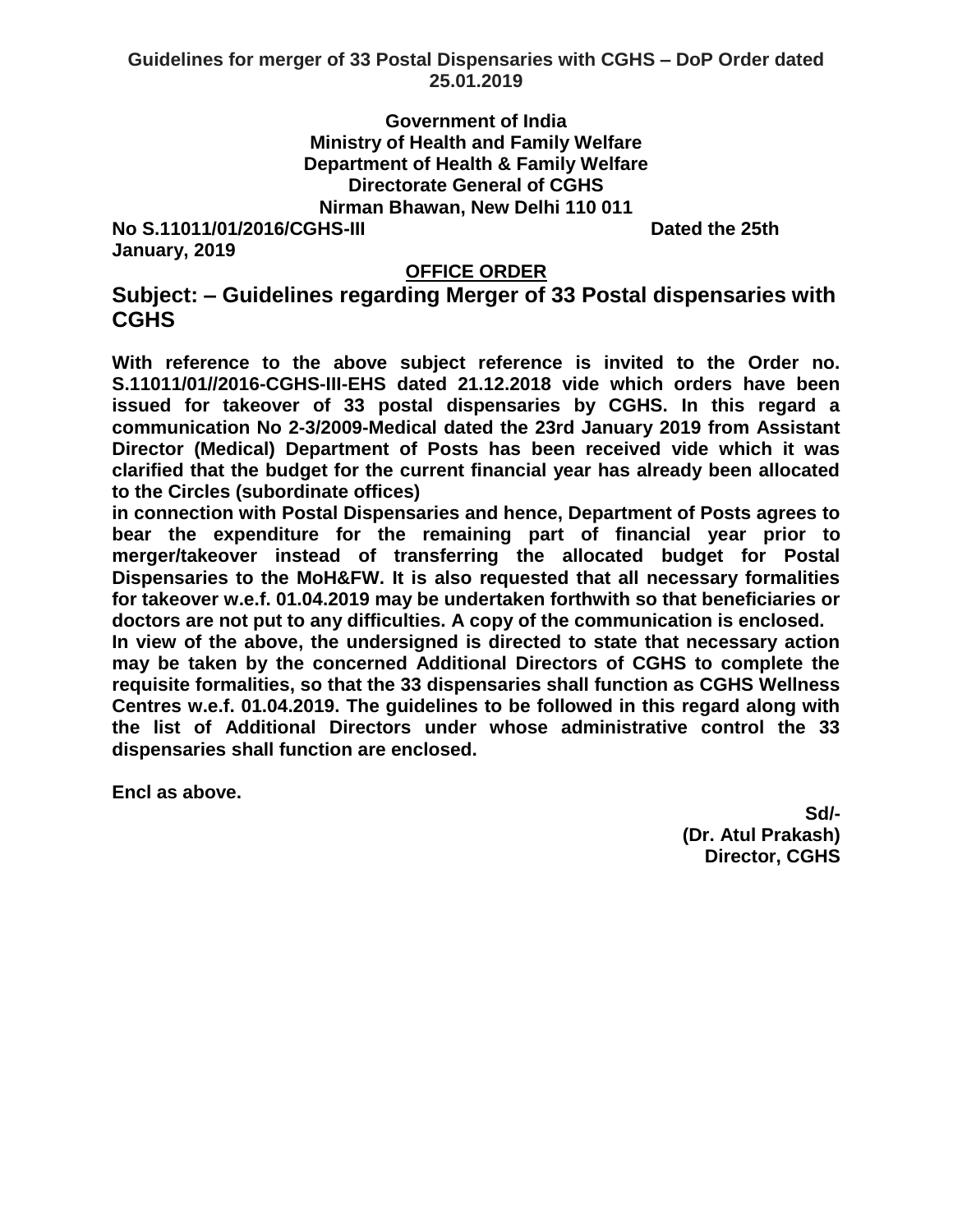#### **GUIDELINES FOR THE ADDL. DIRECTORS OF CGHS TO BE FOLLOWED FOR TAKEOVER OF POSTAL DISPENSARIES BY CGHS**

**1. Administration / Manpower related:**

**Meeting with the concerned local Postal Authorities for obtaining the following information /Data.**

**(a) Sanctioned staff strength and the staff in position as on date. (b) Last Pay Certificate of the doctors and staffs available as on 28.02.2019. (c) Detailed list of consumable and dead stock article available as on date.**

**(d) Detail of infrastructure like area, land holding etc.**

**(e) Liabilities as on 31.03.2019.**

**Formation of a coordination committee for merging of dispensaries:- A committee will be constituted with four members. Postal Authorities shall nominate two persons and two persons shall be nominated from CGHS.**

**iii) Allocation of permanent advance imprest money to that dispensary**

## **2. Beneficiary /CGHS Card / Computerization related:**

**To take note of existing number of beneficiary in the postal dispensary and approximate number of pensioner beneficiaries who are likely to be shifted from nearby CGHS Wellness Centres to the newly formed dispensary may be ascertained.**

**The subscription after takeover by CGHS shall be at CGHS rates and deducted from the Salary in case of serving employees. Action may be taken for procurement of computer, printer, Flat Bed Scanner and accessories and Leased Line Connectivity/ Telephone with Broad Band. Data Card for immediate operations may be procured, wherever they are needed.**

**Necessary Electrical wiring / points and LAN wiring for computers may be undertaken. Action may be initiated for online UPS as in case of other CGHS Wellness Centres.**

**NIC may be contacted and meeting may be organized with NIC for subsequent computerization and putting IP address of the system- User names /Pass words in consultation with NO, CGHS(MCTC) Areas covered under the new CGHS Wellness Centre shall be identified and notified- since it is a new WC it shall be limited to a radius of approx…5 Kms.**